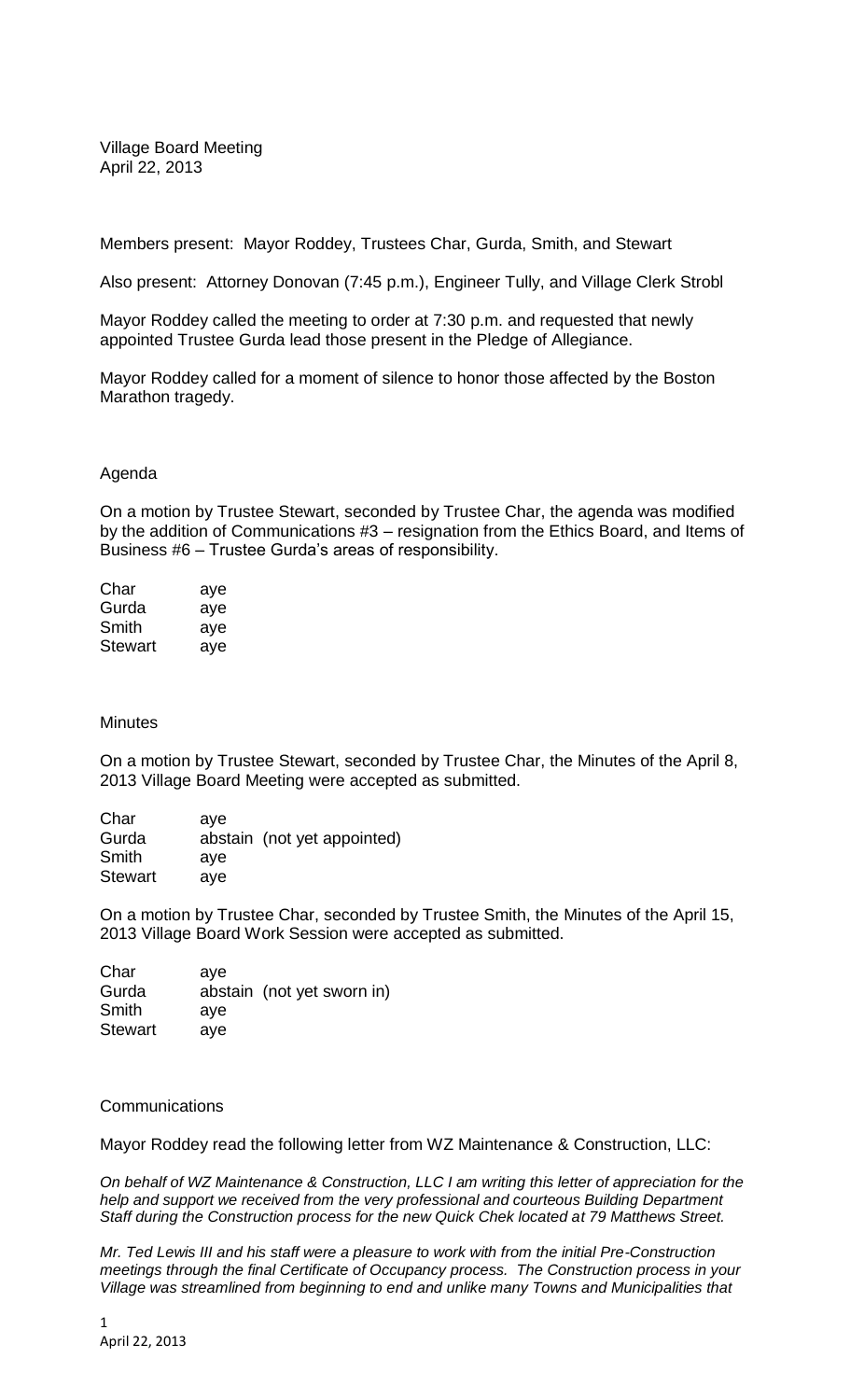*we work with throughout the Tri-State area your Department was very organized and very thorough.*

*Thank you again for making this construction process a pleasurable experience and we look forward to future projects in your area.*

Mayor Roddey commended the Building Department for their professionalism.

Mayor Roddey read a letter from Maureen Quattrini, Market Chairperson, requesting the use of Church Park for the upcoming Goshen Farmers' Market, and the placement of signs throughout the Village.

On a motion by Trustee Char, seconded by Trustee Smith, the requests in the letter were approved with the exception of the fourth paragraph regarding 'exclusive rights and control over the Market site'.

| Char    | aye |
|---------|-----|
| Gurda   | aye |
| Smith   | aye |
| Stewart | aye |

Mayor Roddey read a letter from Lynn Tabbott announcing her resignation from the Village of Goshen Ethics Committee.

The Mayor publically thanked her for her years of service in this capacity.

On a motion by Trustee Char, seconded by Trustee Stewart, the resignation was accepted.

| Char           | aye |
|----------------|-----|
| Gurda          | aye |
| Smith          | aye |
| <b>Stewart</b> | aye |

Items of Business

Trustee Char moved the following, which was seconded by Trustee Smith:

Whereas, the preliminary budget for the year 2013/2014 has been duly presented to the Village Board of Trustees and a duly advertised public hearing has been held on April 8, 2013;

Resolved: pursuant to Section 5-508(4) of the Village Law, that the said preliminary budget, as changed, altered, and revised, be and hereby is adopted as the budget of the Village of Goshen for the year 2013/2014.

| Char    | aye |
|---------|-----|
| Gurda   | aye |
| Smith   | aye |
| Stewart | aye |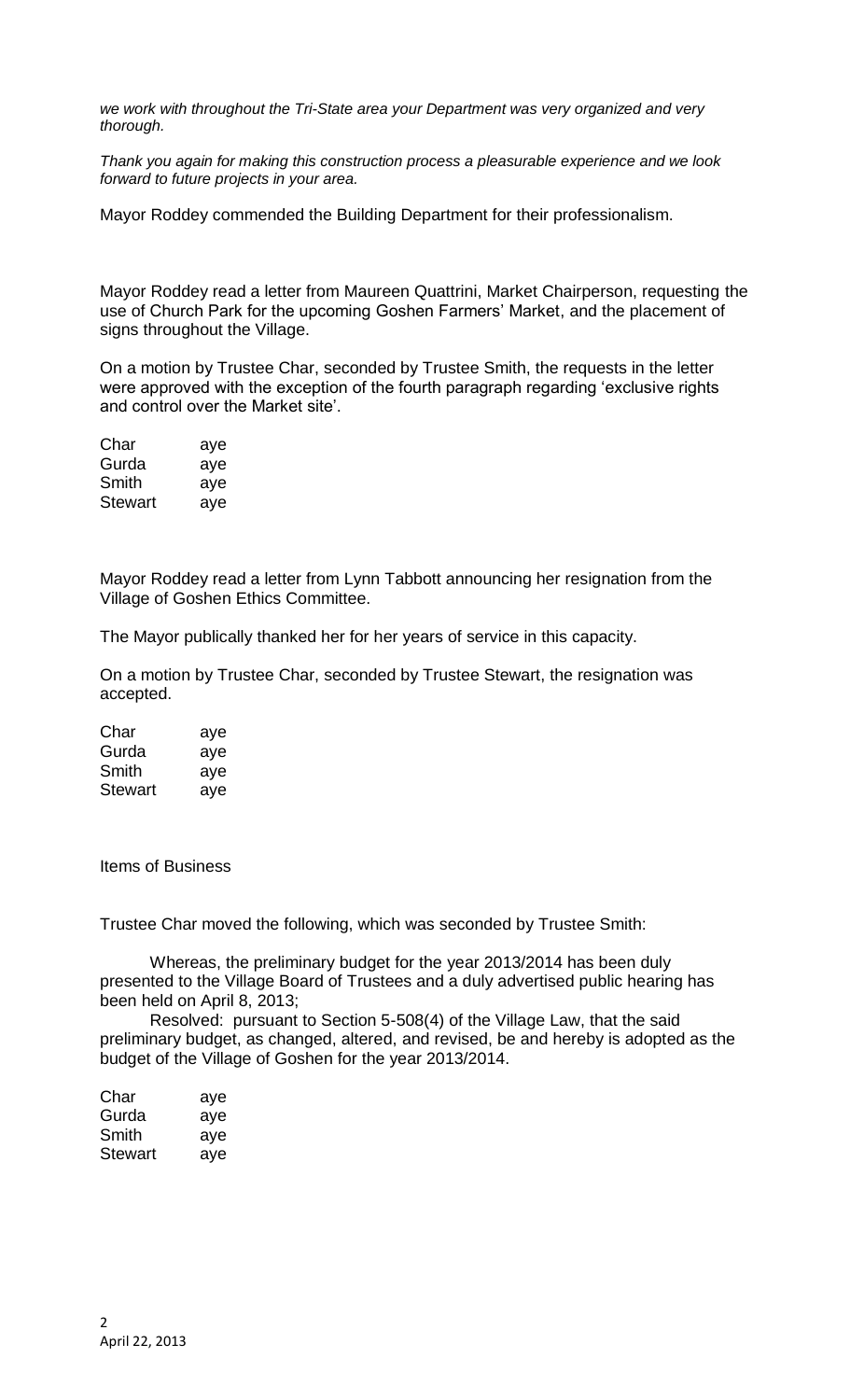Trustee Char offered the following Resolution, and moved its adoption:

RESOLVED: To re-levy on the 2013-2014 Village of Goshen Property Taxes, the amount of \$371,965.25, reflecting the total amount of unpaid water/sewer bills for 2012.

The foregoing Resolution was seconded by Trustee Smith, and a vote resulted as follows:

| Char           | aye |
|----------------|-----|
| Gurda          | aye |
| Smith          | aye |
| <b>Stewart</b> | aye |

On a motion by Trustee Smith, seconded by Trustee Char, the Mayor is hereby authorized to sign a proposal from CHA, for Professional Engineering Services regarding the Directional Drill Design for the CRV water main completion from the CR-83 bridge to the well site.

The lump sum fee for this proposal is \$4,900.

| Char    | aye |
|---------|-----|
| Gurda   | aye |
| Smith   | aye |
| Stewart | ave |

Trustee Stewart moved the following, which was seconded by Trustee Char:

The Mayor and Trustees of the Village Board of the Village of Goshen hereby attest that we have reviewed the Code of Ethics as it exists in the Village Code.

| Char    | aye |
|---------|-----|
| Gurda   | aye |
| Smith   | aye |
| Stewart | aye |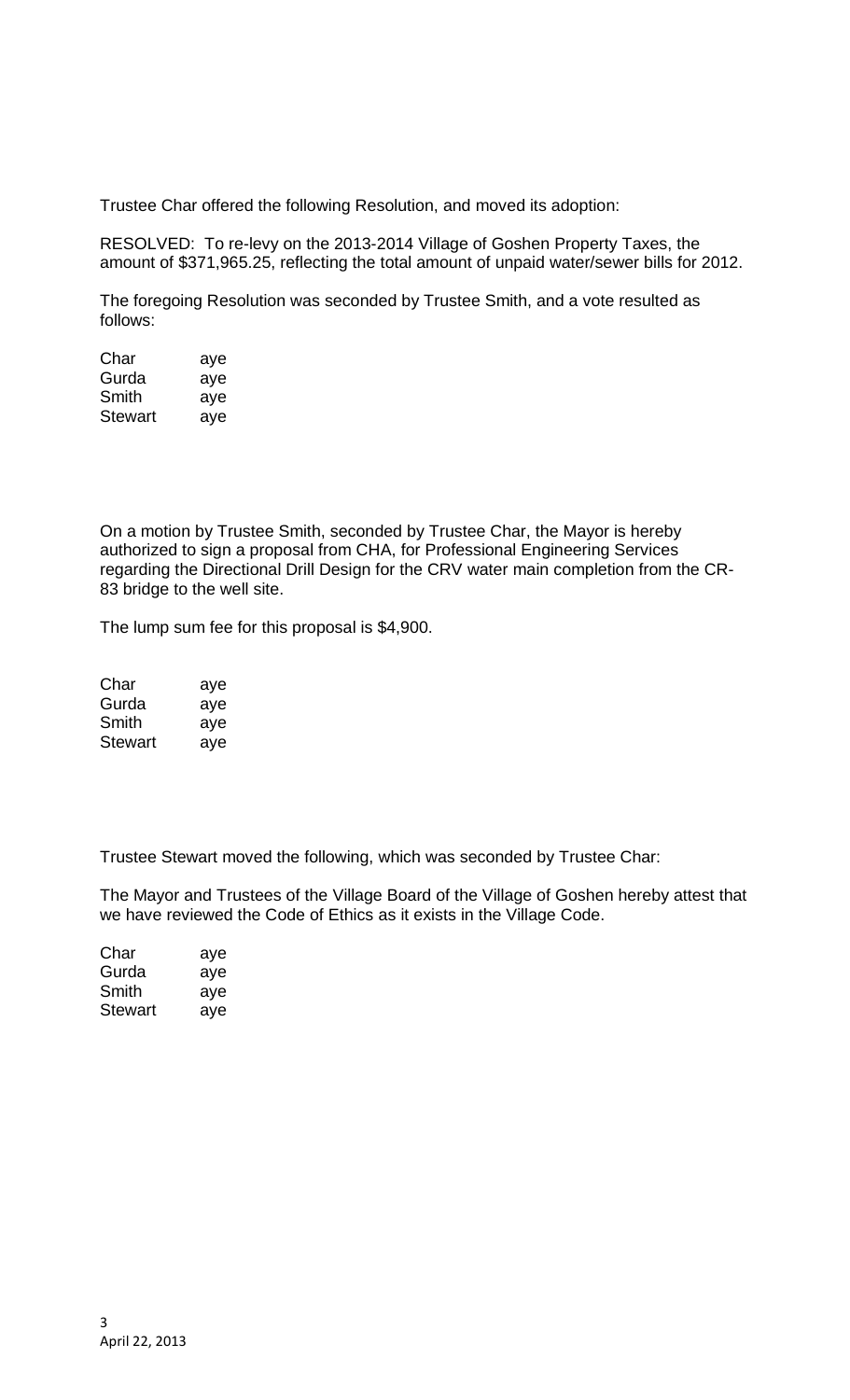On a motion by Trustee Stewart, seconded by Trustee Smith, the Village Board hereby establishes the standard work days for elected and appointed officials as annexed hereto.

| Char    | aye |
|---------|-----|
| Gurda   | aye |
| Smith   | aye |
| Stewart | aye |

|                                                                                          | Office.of the New York State Comptonier<br>New York State and Local Registment System<br>Employees' Ratirement System<br>Police and His Retirement System<br>110 State Straat, Alberty, New York 12244-0001                                                                                        |                                                    |                                                   |                                       |                                                             |                                                                |                                                            |                                                                    | <b>Standard Work Day and</b><br><b>Reporting Resolution</b><br><b>RS 2417-A</b><br>(12/10)         |
|------------------------------------------------------------------------------------------|----------------------------------------------------------------------------------------------------------------------------------------------------------------------------------------------------------------------------------------------------------------------------------------------------|----------------------------------------------------|---------------------------------------------------|---------------------------------------|-------------------------------------------------------------|----------------------------------------------------------------|------------------------------------------------------------|--------------------------------------------------------------------|----------------------------------------------------------------------------------------------------|
| BE IT RESOLVED, that the                                                                 | Village of Goshen<br>and appointed officials and will report the following days worked to the New York State and Local Employees' Retirement System based on the time keeping<br>system records or the record of activities maintained and submitted by these officials to the clark of this body: |                                                    |                                                   | $1$ Locailon code $-40091$            |                                                             |                                                                |                                                            | hereby establishes the following as slanderd work days for elected |                                                                                                    |
| Title                                                                                    | Name.                                                                                                                                                                                                                                                                                              | Social<br>Security<br>Humber<br>íLast<br>4 digits) | Registration<br>Number                            | Standard<br>Work<br>Liav<br>(Hrsklav) | Terar<br>Begins/Ends                                        | Participates<br>Employer's<br>Time<br>Keeping<br><b>System</b> | Days/Month<br>(based on<br>Record of<br><b>Activities)</b> | Tier <sub>1</sub><br>(Check only<br>If member is<br>in fier 1)     | <b>Not Submitted</b><br>(Check box<br>if no record<br>of activities<br>completed or<br>timekeeping |
| <b>Elected Officials</b>                                                                 |                                                                                                                                                                                                                                                                                                    |                                                    | <b>TELEVISION</b>                                 |                                       |                                                             | (Y/N)                                                          |                                                            |                                                                    | system)                                                                                            |
| Mayor                                                                                    | Kyle Rodday                                                                                                                                                                                                                                                                                        |                                                    |                                                   | 6                                     | $4/1/13 - 4/1/15$                                           | N                                                              | 16.67                                                      |                                                                    |                                                                                                    |
| Trustee                                                                                  | H. M. Stewart                                                                                                                                                                                                                                                                                      |                                                    |                                                   | 6                                     | $4/1/12 - 4/1/14$                                           | Ν                                                              | 2.00                                                       |                                                                    |                                                                                                    |
| Appointed Officials<br>Village Clerk<br>Treasurer<br>Registrar                           | Margaret Strobl<br>Sara Winters<br>Karen Kozior<br>if additional rows are needed, please use form RS2417 B and attach.                                                                                                                                                                             |                                                    |                                                   | 6.5<br>6.5<br>6.5                     | $4/1/13 - 4/1/15$<br>$4/1/13 - 4/1/15$<br>$4/1/13 - 4/1/15$ | Ÿ<br>v                                                         | DNA<br><b>DNA</b><br>DNA                                   | х                                                                  |                                                                                                    |
| On this $=$ $\frac{23 \text{nd}}{4}$ day of $\frac{4 \text{pr11}}{4}$<br>Margaret Stropl |                                                                                                                                                                                                                                                                                                    | <b>26 13</b>                                       | Mayas                                             |                                       |                                                             |                                                                | Date enacted: April 22, 2013                               |                                                                    |                                                                                                    |
|                                                                                          | compared the foregoing with the original resolution passed by such board, at a legally converted meeting held on the 22nd __day of _April 1<br>on file as part of the minutes of such meeting, and that same is a frue copy thereof and the whole of such original.                                |                                                    |                                                   |                                       |                                                             |                                                                |                                                            |                                                                    | , of the State of New York, do hereby certify that I have<br>$20^{13}$                             |
|                                                                                          | i further certify that the full board, consists of $\le$ mombers, and that $\frac{U}{\sqrt{1}}$ of such mombers were present at such meeting and that $\frac{U}{\sqrt{1}}$ of such members voted                                                                                                   |                                                    |                                                   |                                       |                                                             |                                                                |                                                            |                                                                    |                                                                                                    |
|                                                                                          | IN WITNESS WHEREOF, i have noreunto Set my hand and the seal of the Village of Gosber                                                                                                                                                                                                              |                                                    |                                                   |                                       |                                                             |                                                                |                                                            |                                                                    |                                                                                                    |
| This document consists of                                                                |                                                                                                                                                                                                                                                                                                    |                                                    | page(s) (see additional RS2417-B forms attached). |                                       | (Name of Employer)                                          |                                                                |                                                            |                                                                    |                                                                                                    |

On a motion by Trustee Stewart, seconded by Trustee Char, Mayor Roddey's appointment of Trustee Gurda as Water Commissioner and Joint Recreation Commissioner was acknowledged.

| Char    | aye |
|---------|-----|
| Gurda   | aye |
| Smith   | aye |
| Stewart | aye |